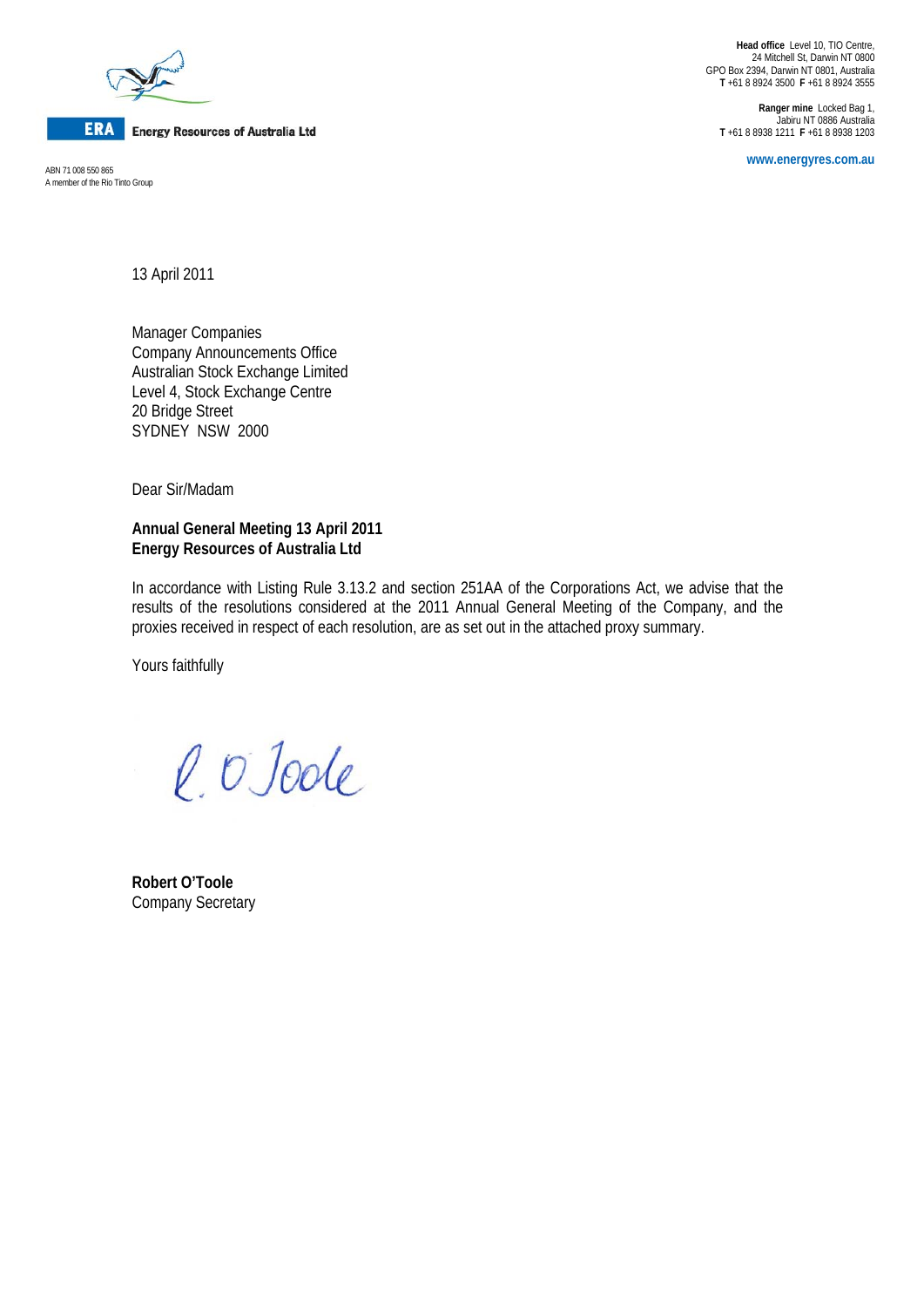

### **Energy Resources of Australia Ltd Proxy Summary**

**Annual General Meeting**

**Wednesday, 13 April 2011**

## **3 Adoption of the Remuneration Report**

The instructions given to validly appointed proxies in respect of the resolution were as follows:

| For         | <b>Against</b> | <b>Abstain</b> | <b>Proxy's discretion</b> |
|-------------|----------------|----------------|---------------------------|
| 145,403,432 | 6,801,603      | 74,841         | 287,343                   |

The motion was carried as an ordinary resolution on a show of hands.

### **4(i) Elect Mr Matthew Coulter as a Director of the Company**

The instructions given to validly appointed proxies in respect of the resolution were as follows:

| For         | <b>Against</b> | <b>Abstain</b> | <b>Proxy's discretion</b> |
|-------------|----------------|----------------|---------------------------|
| 149,662,579 | 2,452,594      | 163,062        | 288,981                   |

The motion was carried as an ordinary resolution on a show of hands.

#### **4(ii) Reelect Professor Helen Garnett as a Director of the Company**

The instructions given to validly appointed proxies in respect of the resolution were as follows:

| For         | <b>Against</b> | <b>Abstain</b> | <b>Proxy's discretion</b> |
|-------------|----------------|----------------|---------------------------|
| 151,853,764 | 350,357        | 72,714         | 290,381                   |